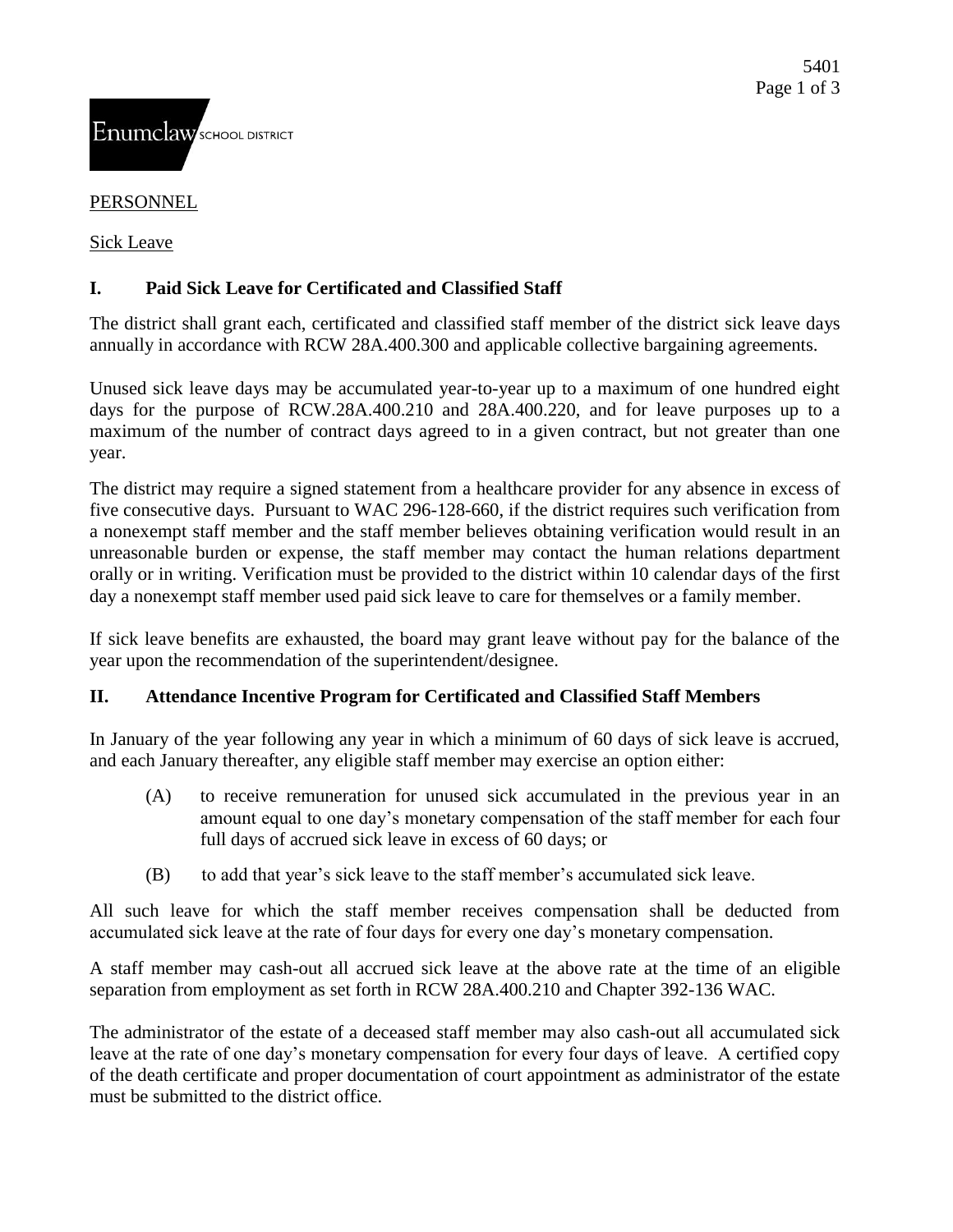#### **III. Additional Paid Sick Leave Provisions**

#### A. Nonexempt Staff Members

Nonexempt staff members are covered by the sick leave provisions of RCW 28A.400.300 and are also covered by the sick leave provisions of RCW 49.46.210 and Chapter 296-128 WAC beginning January 1, 2018.

In general, the sick leave benefits provided under RCW 28A.400.300 are more generous than those required by RCW 49.46.210 and Chapter 296-128 WAC. Below, however, are some of the rights that nonexempt staff members are entitled to under RCW 49.46.210 and Chapter 296-128 WAC;

- 1. Nonexempt staff members must accrue at least one hour of paid sick leave for every forty hours worked
- 2. Nonexempt staff members are entitled to use their accrued paid sick leave beginning on the ninetieth calendar day after the commencement of their employment.
- 3. Nonexempt staff members may use paid sick leave to care for themselves or their family members, when the staff members' workplace or children's school or place of care has been closed by a public official for any health related reason, or for absences that qualify for leave under the Domestic Violence Leave Act.
- 4. Nonexempt staff members must be permitted to carry over at least forty hours of paid sick leave.
- 5. Retaliation against a nonexempt staff member for lawful exercise of paid sick leave rights is prohibited.
- B. Reasonable Notice for the Use of Paid Sick Leave

Nonexempt staff members must provide reasonable advance notice of an absence from work for the use of paid sick leave to care for themselves or a family member. Please provide such reasonable notice to the human relations department. Any information provided will be kept confidential. If a nonexempt staff member's absence is foreseeable, the staff member must provide notice to the human relations department at least 10 days, or as early as possible, before the first day of paid sick leave is used. If a nonexempt staff member's absence is unforeseeable, the staff member must contact the human relations department as soon as possible.

A nonexempt staff member must give advance oral or written notice to the human relations department as soon as possible for the foreseeable use of paid sick leave to address issues related to the staff member or the staff member's family member being a victim of domestic violence, sexual assault, or stalking. If a nonexempt staff member is unable to give advance notice because of an emergent or unforeseen circumstance related to the staff member or the staff member's family member being a victim of domestic violence, sexual assault, or stalking, the staff member or a designee must give oral or written notice to the human relations department no later than the end of the first day that the staff member takes such leave.